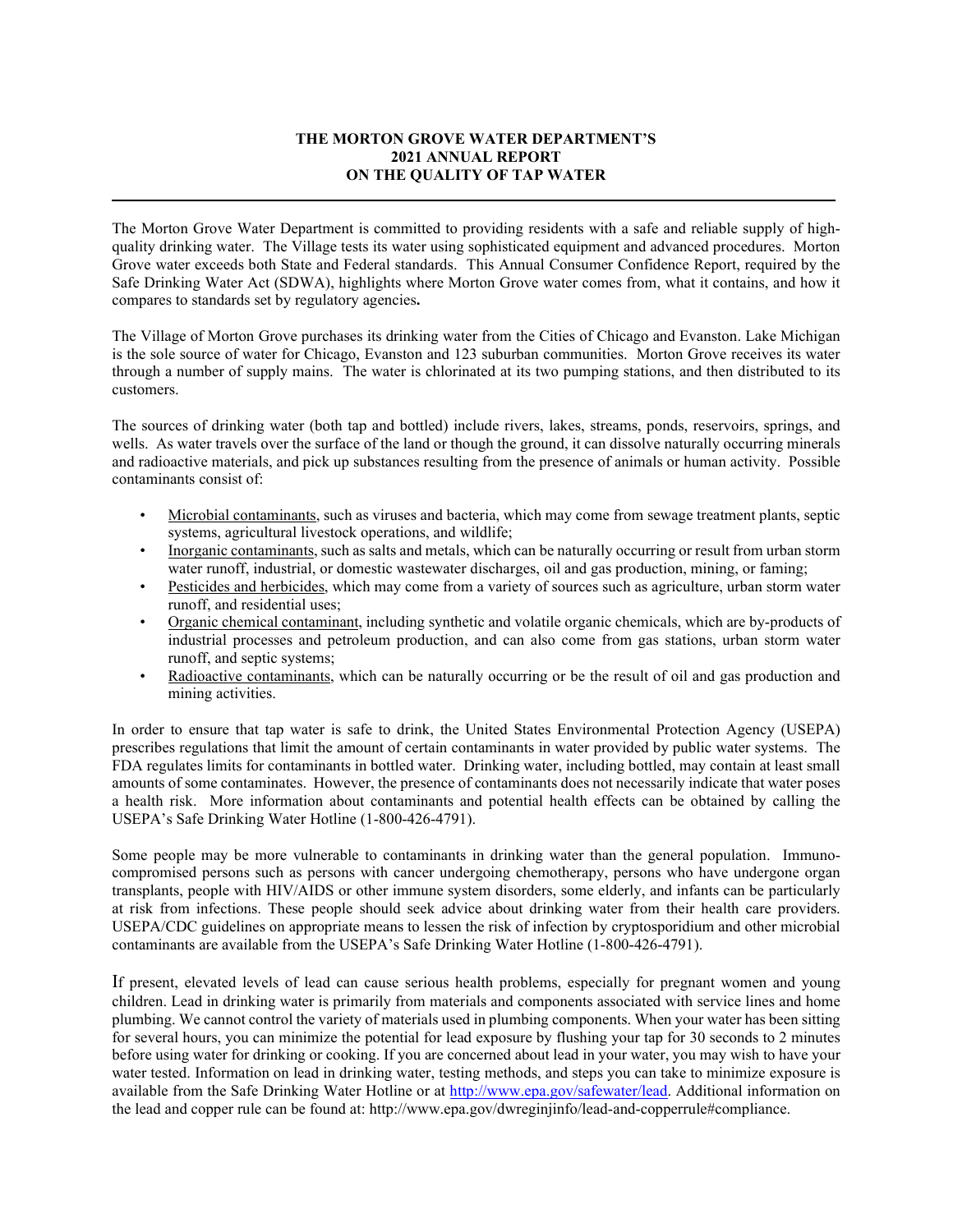If you have any questions about this report, please contact Joe Dahm at 847/470-5235 or if you would like to learn more about water quality in your water system, please feel free to attend a Village Board Meeting scheduled at 7:00 p.m., the second and forth Monday of each month at the Village Hall, 6101 Capulina Avenue.

## **20201 WATER QUALITY DATA DEFINITIONS:**

**MCLG:** Maximum Contaminant Level Goal, or the level of a contaminant below which there is no known or expected risk to health. MCLG's allow for a margin of safety.

**MCL:** Maximum Contaminant Level, or the highest level of a contaminant that is allowed. MCL's are set as close to the MCLG's as feasible using the best available treatment technology.

**AL:** Action Level, or the concentration of a contaminant which when exceeded, triggers treatment or other requirements that a system must follow.

**TT:** Treatment Technique, or a required process, intended to reduce the level of a contaminant.

#### **ABBREVIATIONS:**

**nd:** Not detectable at testing limits. **n/a:** Not applicable. **ppm:** Parts per million or milligrams per liter. **ppb:** Parts per billion or micrograms per liter. **ppt:** Parts per trillion or nanograms per liter. **ppq:** Parts per quadrillion or pkograms per liter. **NTU:** Nephelometric turbidity unit used to measure cloudiness in water. **%<0.5NTU:** Percent samples less than 0.5 NTU. **MFL:** Million fibers per liter used to measure asbestos concentration. **mrem/yr:**  Millirems per year used to measure radiation absorbed by the body. **pci/l:** Picocuries per liter used to measure radioactivity. **#pos/mo:** Percent positive samples per month.

In most cases the **Level Found** column represents an average of sample result data collected during the **CCR** calendar year. The **Range of Detection** column represents a range of individual sample results from lowest to highest that were collected during the **CCR** calendar year. If a date appears in the **Date of Sample** column, the IEPA requires monitoring for this contaminant less than once per year because the concentrations do not frequently change. If no date appears in the column, monitoring for this contaminant was conducted during the **CCR** calendar year.

# **ABOUT THE DATA**

# **FLUORIDE**

Fluoride is added to the water supply to help promote strong teeth. The Illinois Department of Public Health recommends an optimal fluoride range of 0.9 mg/l to 1.2 mg/l.

# **TURBIDITY**

Turbidity is a measure of the cloudiness of the water. It is a good indicator of water quality and the effectiveness of our filtration systems and disinfectants.

### **SODIUM**

There is not a state or federal **MCL** for sodium. Monitoring is required to provide information to consumers and health officials that are concerned about sodium intake due to dietary precautions. If the level is greater than 20 mg/l, and you are on a sodium-restricted diet, you should consult a physician.

### **UNREGULATED CONTAMINANTS**

A maximum contaminant level (MCL) for these contaminants has not been established by either state or federal regulations, nor has mandatory health effects language. The purpose for monitoring these contaminants is to assist USEPA in determining the occurrence of unregulated contaminants in drinking water, and whether future regulation is required.

\*Highest Running Annual Average computed quarterly

The preceding water quality data results are a combination of the City of Chicago and the Village of Morton Grove's water testing. If a "C" appears before the contaminate, the City of Chicago conducted the sampling and testing. If an "E" appears before the contaminate, the City of Evanston conducted the sampling and testing. If an "MG" appears before the contaminate, Morton Grove conducted the sampling and had an IEPA approved lab analyze the sample.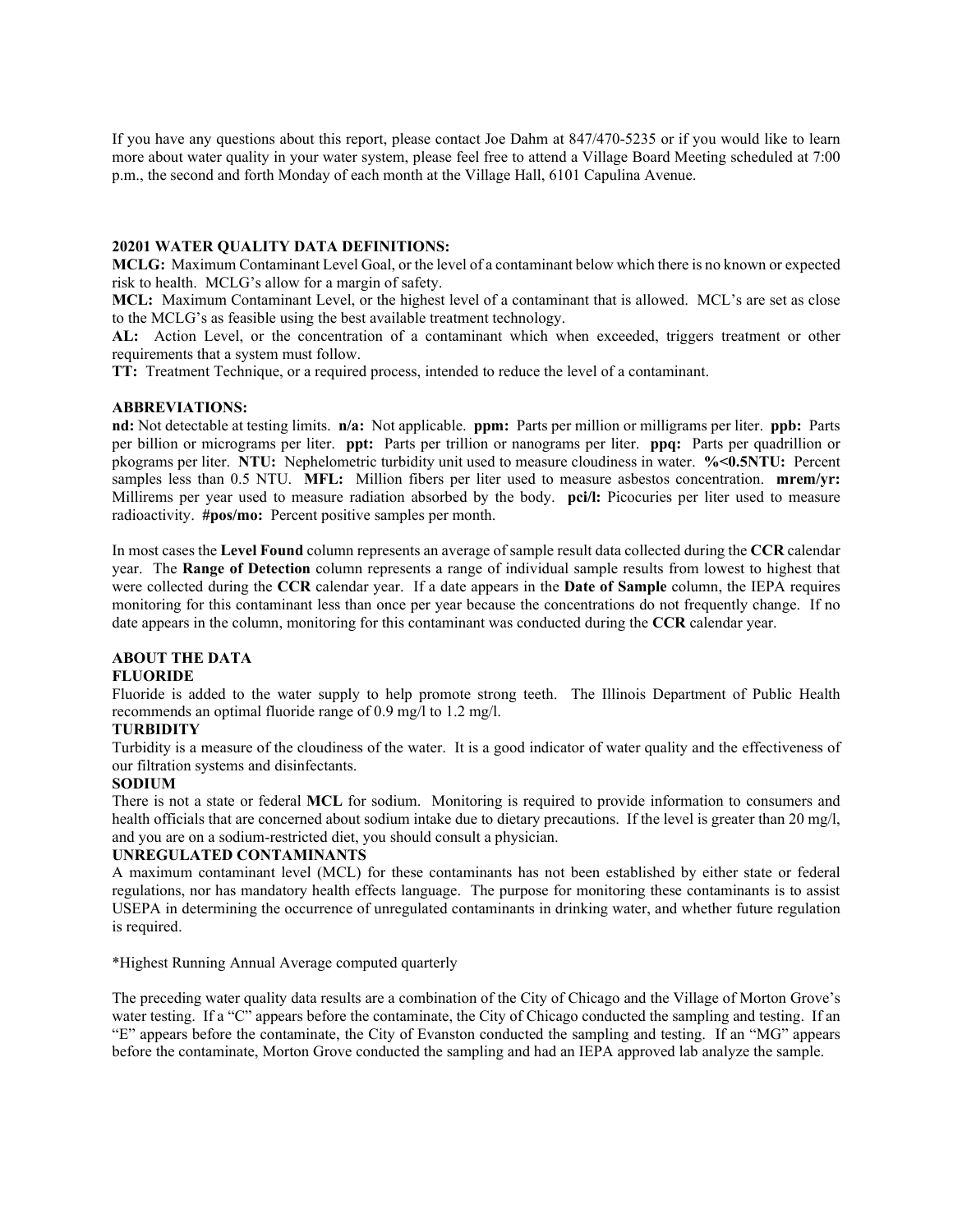## **Source Water Assessment A Source Water Assessment summary is included below for your convenience.**

The Illinois EPA considers all surface water sources of community water supply to be susceptible to potential pollution problems. The very nature of surface water allows contaminants to migrate into the intake with no protection only dilution. This is the reason for mandatory treatment for all surface water supplies in Illinois. Chicago's offshore intakes are located at a distance that shoreline impacts are not usually considered a factor on water quality. At certain times of the year, however, the potential for contamination exists due to wet-weather flows and river reversals. In addition, the placement of the crib structures may serve to attract waterfowl, gulls and terns that frequent the Great Lakes area, thereby concentrating fecal deposits at the intake and thus compromising the source water quality. Conversely, the shore intakes are highly susceptible to storm water runoff, marinas and shoreline point sources due to the influx of groundwater to the lake. Throughout history there have been extraordinary steps taken to assure a safe source of drinking water in the Chicagoland area. From the building of the offshore cribs and the introduction of interceptor sewers to the lock-and-dam system of Chicago's waterways and the city's Lakefront Zoning Ordinance. The city now looks to the recently created Department of the Water Management, Department of Environment and the MWRDGC to assure the safety of the city's water supply. Also, water supply officials from Chicago are active members of the West Shore Water Producers Association. Coordination of water quality situations (i.e., spills, tanker leaks, exotic species, etc) and general lake conditions are frequently discussed during the association's quarterly meetings. Also, Lake Michigan has a variety of organizations and associations that are currently working to either maintain or improve water quality. Finally, one of the best ways to ensure a safe source of drinking water is to develop a program designed to protect the source water against potential contamination on the local level. Since the predominant land use within Illinois' boundary of Lake Michigan watershed is urban, a majority of the watershed protection activities in this document are aimed at this purpose. Citizens should be aware that everyday activities in an urban setting might have a negative impact on their source water. Efforts should be made to improve awareness of storm water drains and their direct link to the lake within the identified local source water area. A proven best management practice (BMP) for this purpose has been the identification and stenciling of storm water drains within a watershed. Stenciling along with an education component is necessary to keep the lake a safe and reliable source of drinking water.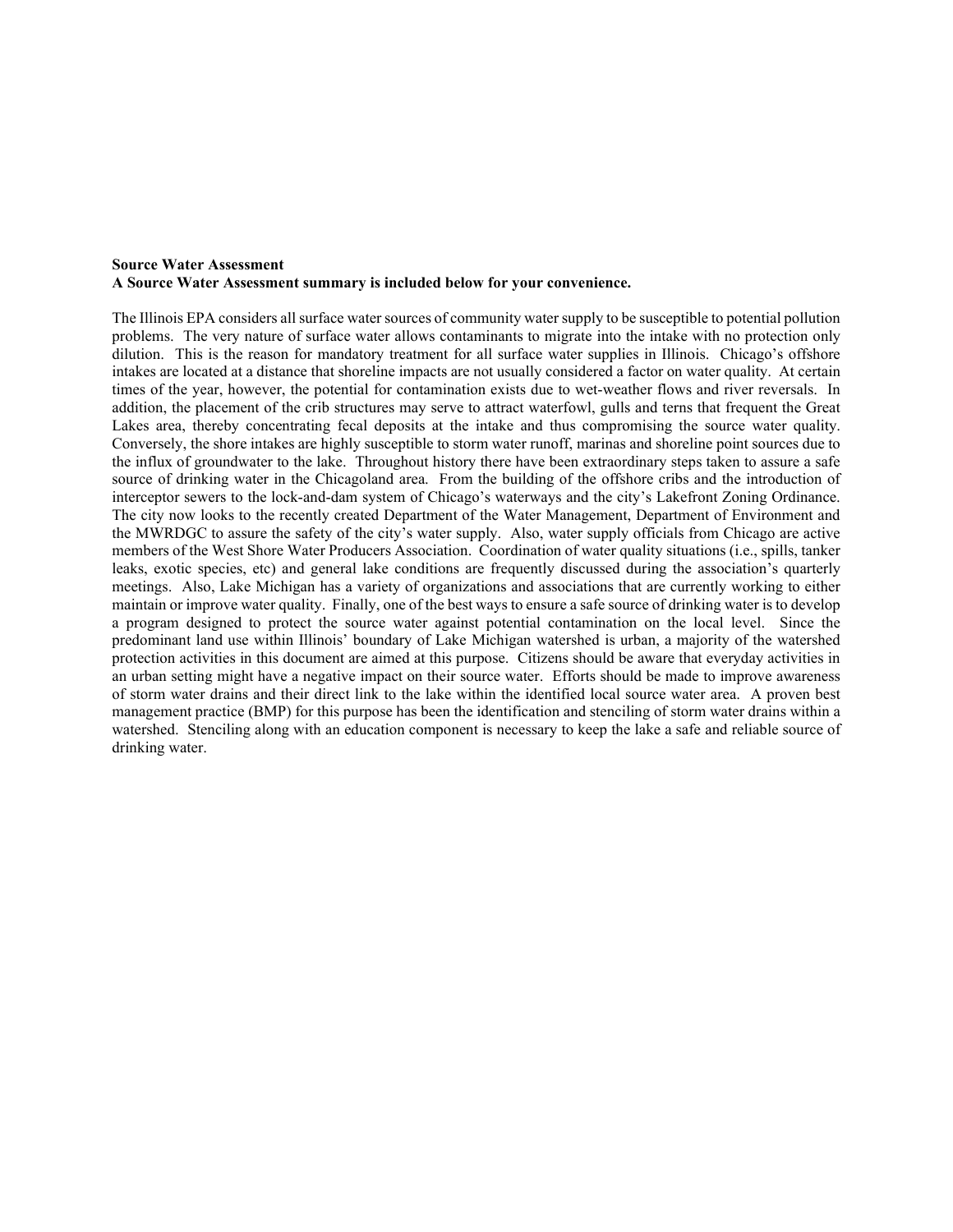| <b>Detected Contaminats</b>                  |                |                         |              |                  |                  |               |                                                                                                |  |  |  |  |
|----------------------------------------------|----------------|-------------------------|--------------|------------------|------------------|---------------|------------------------------------------------------------------------------------------------|--|--|--|--|
| <b>CONTAMINAT (UNITS)</b>                    | <b>MCLG</b>    | <b>MCL</b>              | <b>FOUND</b> | <b>DETECTION</b> | <b>VIOLATION</b> | <b>SAMPLE</b> | <b>TYPICAL SOURCE OF CONTAMINANT</b>                                                           |  |  |  |  |
| <b>Turbidity Data</b>                        |                |                         |              |                  |                  |               |                                                                                                |  |  |  |  |
| C/Turbidity (%<0.3 NTU)                      | n/a            | TT(95%<0.3NTU           | 100.00%      | 100% - 100%      | No               |               | Soil runoff. Lowest monthly percent meeting limit                                              |  |  |  |  |
| C/Turbidity (NTU)                            | n/a            | TT=1NTUmax              | 0.16         | n/a              | No               |               | Soil runoff. Highest single measurement                                                        |  |  |  |  |
| E/Turbidity                                  | n/a            | TT=1NTUmax              | 0.15         | n/a              | No               |               | Soil runoff. Highest single measurement                                                        |  |  |  |  |
| <b>Inorganic Contaminants</b>                |                |                         |              |                  |                  |               |                                                                                                |  |  |  |  |
| MG / Lead (ppb)                              | $\pmb{0}$      | 15                      | nd           | nd               | No               | 2/7/2020      | Corrosion of household plumbing systems; Erosion of<br>natural deposits.                       |  |  |  |  |
| E/Lead (ppb)                                 | $\pmb{0}$      | 15                      | 5.8          | $\mathbf{1}$     | No               | 2020          | Corrosion of household plumbing systems; Erosion of<br>natural deposits.                       |  |  |  |  |
| C/Barium (ppm)                               | $\overline{2}$ | 2                       | 0.0201       | 0.198 -0.0201    | No               |               | Discharge of drilling wastes. Discharge from metal<br>refineries; Erosion of natural deposits  |  |  |  |  |
| E/Barium                                     | $\overline{2}$ | 2                       | 0.02         | $0.02 - 0.02$    | No               | 2020          | Discharge of drilling wastes. Discharge from metal<br>refineries; Erosion of natural deposits  |  |  |  |  |
| C/ Nitrate as nitrogen (ppm)                 | 10             | 10                      | 0.42         | $0.35 - 0.42$    | No               |               | Runoff from fertilizer use; Leaching from septic tanks<br>sewage; erosion of natural deposits  |  |  |  |  |
| E/Nitrate as nitrogen                        | 10             | 10                      | 0.4          | $0.4 - 0.4$      | No               | 2020          | Runoff from fertilizer use; Leaching from septic tanks<br>sewage; erosion of natural deposits  |  |  |  |  |
| C/ Nitrate & Nitrite (ppm)                   | 10             | 10                      | 0.42         | $0.33 - 0.42$    | No               |               | Runoff from fetilizer use; leaching from septic tanks,<br>sewage; erosion of natural deposits. |  |  |  |  |
| <b>Disinfection/Disinfectant By-Products</b> |                |                         |              |                  |                  |               |                                                                                                |  |  |  |  |
| MG/Total Haloacetic Acids (HAA5) (ppb)       | n/a            | 60                      | 14           | $7.8 - 19.8$     | No               | 2020          | By-product of drinking water chlorination                                                      |  |  |  |  |
| E/Haloacetic Acids (HAA5)                    | n/a            | 60                      | 16           | $6.3 - 25.7$     | No               | 2020          | By-product of drinking water chlorination                                                      |  |  |  |  |
| MG/Total Trihalomethanes (ppb)               | n/a            | 80                      | 33           | $18.2 - 45.6$    | No               | 2020          | By-product of drinking water chlorination                                                      |  |  |  |  |
| E/Total Trihalomethanes (TTHM)               | n/a            | 80                      | 31           | $115.8 - 39.8$   | No               | 2020          | By-product of drinking water chlorination                                                      |  |  |  |  |
| MG/Chlorine (ppm)                            | $\overline{4}$ | 4                       | 0.6          | $0.6 - 0.7$      | No               | 12/31/2020    | Drinking water disinfectant                                                                    |  |  |  |  |
| E/Chlorine                                   | $\overline{4}$ | 4                       | $\mathbf{1}$ | 1-Jan            | No               | 12/31/2020    | Drinking water disinfectant                                                                    |  |  |  |  |
| <b>Unregulated Contaminants</b>              |                |                         |              |                  |                  |               |                                                                                                |  |  |  |  |
| C/ Sulfate (ppm)                             | n/a            | n/a                     | 27.8         | $27.5 - 27.8$    | No               |               | Erosion of naturally occuring deposits.                                                        |  |  |  |  |
| C/Sulfate                                    | n/a            | n/a                     | 27.8         | $27.5 - 27.8$    | No               |               | Chemical reagent. An intermediate in organic                                                   |  |  |  |  |
| C/Sodium (ppm)                               | n/a            | n/a                     | 9.55         | $8.73 - 9.55$    | No               |               | Erosion from naturally occuring deposits. Used in water<br>softener regeneration               |  |  |  |  |
| E/Sodium (ppm)                               | n/a            | n/a                     | 8            | $8.2 - 8.2$      | No               | 2019          | Erosion from naturally occuring deposits. Used in water<br>softener regeneration               |  |  |  |  |
| <b>State Regulated Contaminants</b>          |                |                         |              |                  |                  |               |                                                                                                |  |  |  |  |
| C/ Fluoride (ppm)                            | 4              | 4                       | 0.95         | $0.65 - 0.75$    | No               |               | Water additive which promotes strong teeth                                                     |  |  |  |  |
| E/Fluoride (ppm)                             | $\overline{4}$ | $\overline{\mathbf{4}}$ | 0.7          | $0.7 - 0.7$      | No               | 2020          | Water additive which promotes strong teeth                                                     |  |  |  |  |
| <b>Radioactive Contaminants</b>              |                |                         |              |                  |                  |               |                                                                                                |  |  |  |  |
| C/ COMBINED RADIUM (226/228) (pCi/L)         | $\mathbf 0$    | 5                       | 0.95         | $0.83 - 0.95$    | No               | 2/4/2020      | Decay of natural & man-made deposits                                                           |  |  |  |  |
| E/Combined Radium 226/228 (pCi/L)            | $\mathbf 0$    | 5                       | 1.02         | $1.02 - 1.02$    | No               | 2020          | Decay of natural & man-made deposits                                                           |  |  |  |  |
| <b>E/GROSS ALPHA</b>                         | $\mathbf 0$    | 15                      | 0.72         | $0.72 - 0.72$    | No               | 2020          | Decay of natural & man-made deposits                                                           |  |  |  |  |